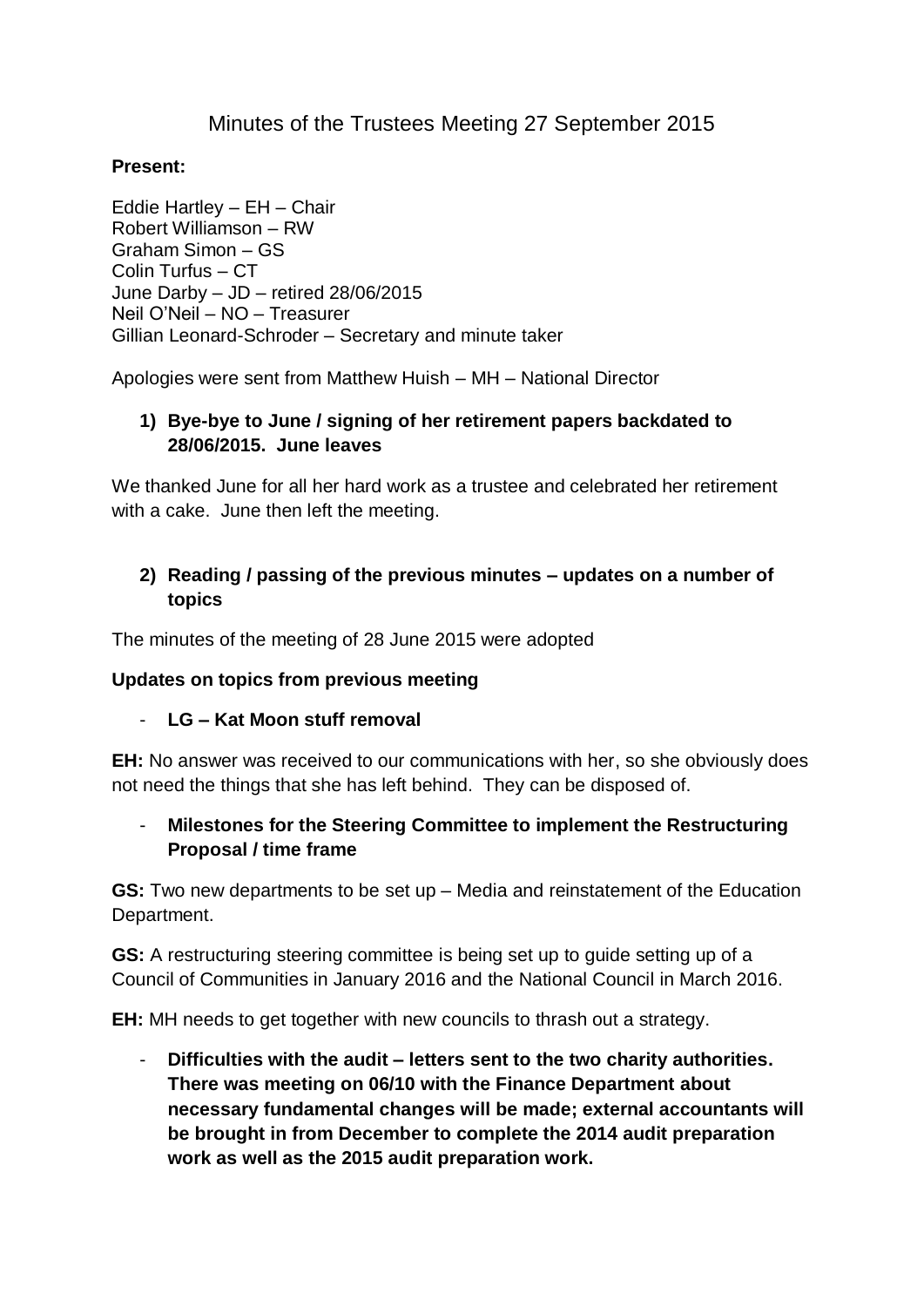**EH:** The audit is late. This can never happen again. Someone else has to do the audit in future.

**EH:** Maybe Joanna could stay as the bookkeeper but external persons should prepare the audit from now on.

OR – if economically and organisationally viable, external accountants could be commissioned to do all of our HQ bookkeeping in 2016.

**CT:** Simon Rosselli should decide on who is in charge in the Accounts Dept. NO should receive the audit and sign off on it if he is happy with it.

**Action Point:** NO should write letter to the Charity Commission concerning the audit.

## - **The clear letter to the Zaccarellis outlining how things should be, otherwise the contract will not be renewed from the FC.**

**GS:** Carlo Zaccarelli suggested that they get one more year to operate. Their contract should normally expire this January, but we can extend it for a year and then raise the rent at the end of 2016. This gives time for Tom O'Connell and MH to sit down with them and discuss their long-term plans.

**EH:** Continued separation of the two cost centres – Cleeve House Ltd and FFWPU Cleeve House - should be a prerequisite to them being able to stay at Cleeve House. We need to ask Simon Rosselli what we need to do to clarify the situation.

# - **The European Office (EO, otherwise known as FFWPU Europe) debt repayment situation + situation of setting up a separate EO entity**

**EH:** £22,000 came in in August from EO, £10,000 is expected in September and £13,000 in October

**EH:** Peter Staudinger should come to Britain to discuss the possibility of the EO becoming a separate entity.

**Action Point:** EH to chase Peter Staudinger to set a date to meet to discuss the separation.

## - **Separation between International UPF and UPF UK including changes to the website – implications for FFWPU UK of separating from UPF UK in terms of our objectives.**

**EH:** UPF consists of two parts: UPF as a department of FFWPU is non-political while the UPF company can do political work. They get £2,800 a month if they report to the FC on their fundraising and progress towards becoming a charity. This is for salaries for Robin, Margaret and Joyce. However, they are not reporting to the FC. After the end of the year this will be reduced to £2,500 a month. They will be able to apply for funding from the European Commission if they can show that they are